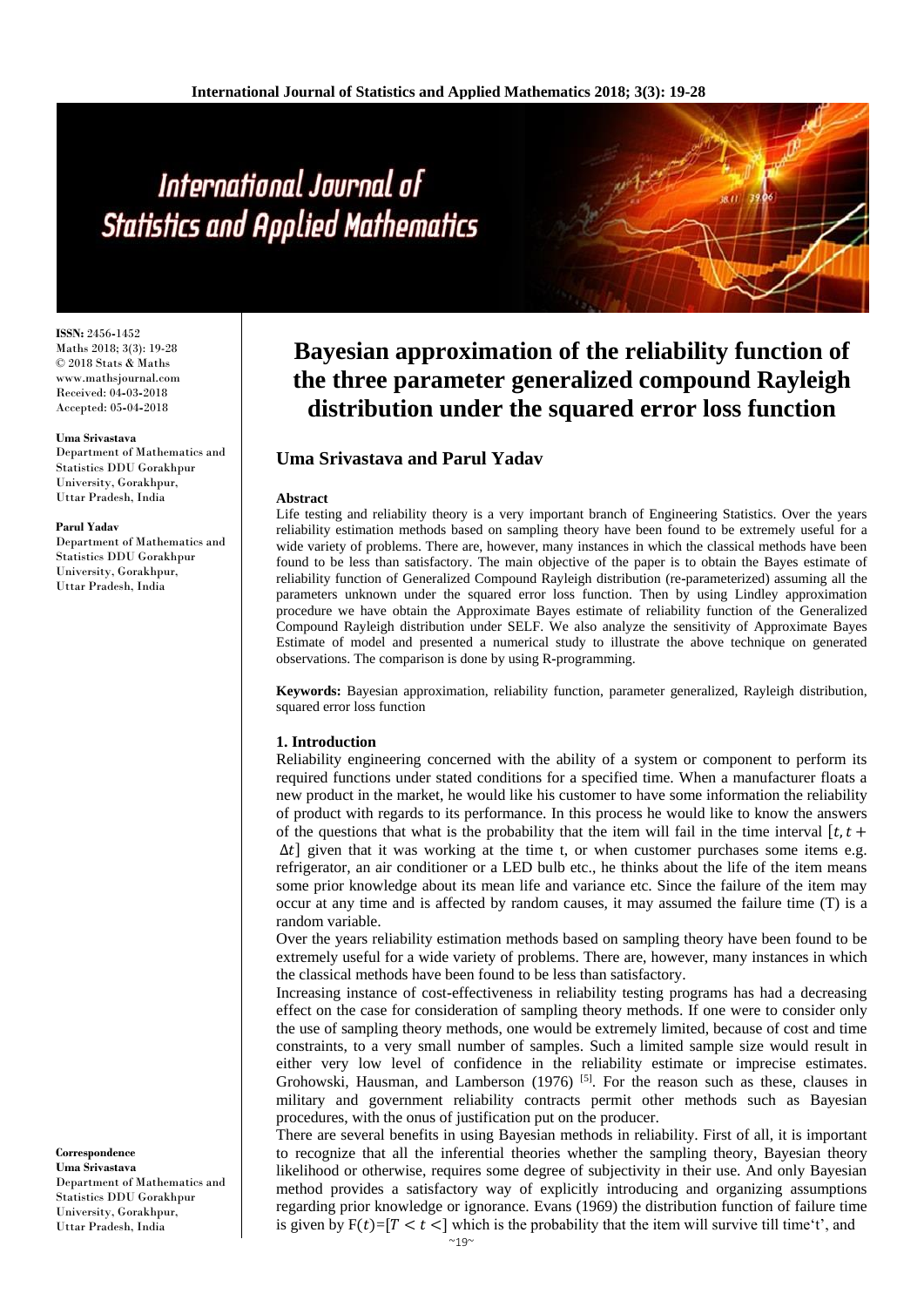Let  $f(t)$  be the probability density function of the random variable 'T' (Sinha, S.K, 1986)<sup>[12]</sup>. Consider the function

$$
h(t) = \lim_{\Delta t \to 0} P \frac{\left[t \le T \le t + \Delta t | T > t\right]}{\Delta t}
$$
  

$$
\frac{f(t)}{1 - F(t)} = \frac{f(t)}{R(t)}
$$
 (1.1)

The function h (t) is called the hazard rate or instantaneous failure rate. Let

$$
R(t) = 1 - F(t) \tag{1.2}
$$

Denote the failure free operation till time't', then it is quite evident that the stochastic behavior of time may be studied through either of the four functions,  $f(t)$ ,  $F(t)$ ,  $R(t)$  or  $h(t)$ . Here, Reliability Function

$$
R(t) = 1 - F(t)
$$
 (1.3)

Failure Rate density Function

$$
F(t) = d \frac{F(t)}{dt} \tag{1.4}
$$

Hazard Rate Function

$$
H(t) = \frac{d}{dt} \log(1 - F(t))
$$
\n(1.5)

$$
F(t) = h(t) \exp\left\{-\int_0^t h(x)dx\right\}
$$
 (1.6)

Now, since Failure Rate distribution function

$$
F(t) = 1 - exp\left\{-\int_0^t h(x)dx\right\}
$$
\n(1.7)

Various life time distributions may be classified according to behavior of the function h (t). If h(t) is increasing, decreasing or constant function of 't' it has the direct physical meaning that more the chronological age of the item more, less or equal are the chances of failure of an item. (Sinha, S.K, 1986)  $[12]$ .

The Bayesian inference procedures have been developed generally under squared error loss function

$$
L(\hat{R}(t), R(t)) = (\hat{R}(t) - R(t))^2
$$
\n(1.8)

The Generalized Compound Rayleigh Distribution is a special case of the three**-**parameter Burr type XII distribution. Considered it as a gamma mixture of Rayleigh distribution and obtained the compound Rayleigh model with unimodal hazard function. This unimodal hazard function is generalized and a flexible parametric model is thus constructed, which embeds the compound Rayleigh model, by adding shape parameter. Bain and Engelhardt (1991) <sup>[1]</sup> studied this distribution (also known as the Compound Weibull distribution from a Poisson perspective. The Generalized Compound Rayleigh Distribution is a special case of the three-parameter Burr type XII distribution with probability density function (p.d.f.) re-parameterized  $\gamma$  as  $\frac{1}{2}$  $\gamma$ 

$$
f(x; \alpha, \beta, \gamma) = \frac{\alpha}{\gamma} \beta^{\frac{1}{\gamma}} x^{\alpha - 1} (\beta + x^{\alpha})^{-(\gamma + 1)}; x, \alpha, \beta, \gamma > 0
$$
\n(1.9)

With Probability Distribution Function

$$
F(x) = 1 - (1 - \beta x^{\alpha})^{-\frac{1}{\gamma}}; x, \alpha, \beta, \gamma > 0
$$
\n(1.10)

Reliability function

$$
R(t) = \left(\frac{\beta}{\beta + t^{\alpha}}\right)^{\frac{1}{\gamma}}
$$
\n(1.11)

Hazard rate function

$$
H(t) = \frac{\alpha}{\gamma} \frac{t^{\alpha - 1}}{\beta + t^{\alpha}}
$$
 (1.12)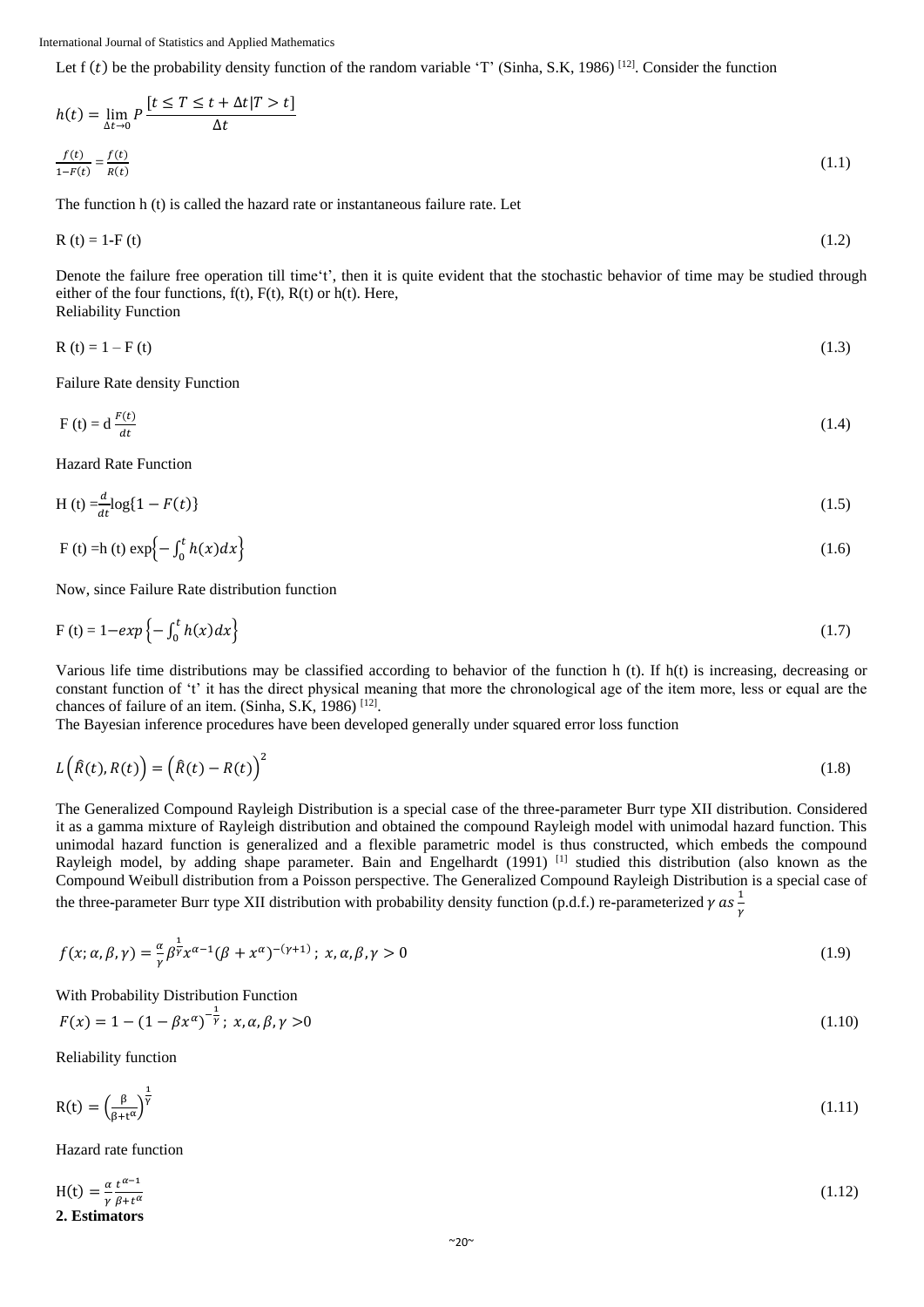Let  $x_1 \le x_2 \le \dots \dots \le x_n$  be the n failures in complete sample case. The likelihood function is given by

$$
L(\underline{x} \mid \alpha, \beta, \gamma) = \prod_{j=1}^{n} f(x_j, \alpha, \beta, \gamma)
$$
\n(2.1)

$$
Log L = n log \alpha + \frac{n}{\gamma} log \beta - n log \gamma + (\alpha - 1) \sum_{j=1}^{n} log x_j - (\frac{1}{\gamma} + 1) \sum_{j=1}^{n} log (\beta + x_j^{\alpha})
$$
\n(2.2)

And differentiation of equation (2.6) with respect to  $\alpha$ ,  $\beta$  and  $\gamma$  yields respectively, we get

$$
\frac{\partial \log L}{d\alpha} = \frac{n}{\alpha} + \sum_{j=1}^{n} \log x_j - \left(\frac{1}{\gamma} + 1\right) \sum_{j=1}^{n} \frac{x_j^{\alpha} \log x_j}{(\beta + x_j^{\alpha})}
$$
(2.3)

$$
\frac{\partial \log L}{\partial \beta} = \frac{n}{\gamma \beta} - \left(\frac{1}{\gamma} + 1\right) \sum_{j=1}^{n} \frac{1}{\left(\beta + x_j \alpha\right)}\tag{2.4}
$$

$$
\frac{\partial \log L}{\partial \gamma} = \frac{-n \log \beta}{\gamma^2} - \frac{n}{\gamma} + \frac{n}{\gamma^2} \sum_{j=1}^n \log(\beta + x_j^{\alpha})
$$
\n(2.5)

Setting the expressions for the derivatives in (2.3) and (2.5) equal to zero and solving  $\alpha$ ,  $\beta$  and  $\gamma$  yield. The maximum likelihood estimators (MLE) of the parameters namely  $\hat{\alpha}_{MLE}, \hat{\beta}_{MLE}$  and  $\hat{\gamma}_{MLE}$ .

However, no closed form solutions exist in this case the elimination of  $\gamma$  in  $\frac{\partial \log L}{\partial \beta}$  and  $\frac{\partial \log L}{\partial \gamma}$  and in  $\frac{\partial \log L}{\partial \alpha}$  and  $\frac{\partial \log L}{\partial \gamma}$  yield a set of equations in terms of  $\beta$  andy.

$$
\frac{\sum_{\overline{\beta}+x_j\overline{a}}}{\sum_{\overline{\beta}+x_j\overline{a}}}-\frac{n}{\sum log\left[1+\frac{x_j\overline{a}}{\beta}\right]}=0
$$
\n(2.6)

$$
\frac{n}{\alpha} + \sum_{j=1}^{n} \log x_j - \sum \frac{x_j^{\alpha} \log x_i}{\beta + x_j^{\alpha}} - \frac{n \sum \frac{x_j^{\alpha} \log x_i}{\beta + x_j^{\alpha}}}{\sum \log \left[1 + \frac{x_j^{\alpha}}{\beta}\right]} = 0
$$
\n(2.7)

Respectively. Applying the Newton-Raphson method  $\hat{\alpha}_{MLE}$  and  $\hat{\beta}_{MLE}$  can be derived and then from them  $\hat{\gamma}_{MLE}$  can be obtained. The MLE's of  $R(t)$  are given respectively by replacing  $\alpha$ ,  $\beta$  and  $\gamma$  by  $\widehat{\alpha}_{ML}$ ,  $\widehat{\beta}_{ML}$  and  $\widehat{\gamma}_{ML}$  on the value obtained by solving the equation (1.3).

### **Bayes estimated for**  $\gamma$  **with known parameter**  $\alpha$  **and**  $\beta$  **under SELF**

If  $\hat{\alpha}$  and  $\hat{\beta}$  is known we assume  $\gamma(a, b)$  as conjugate prior for  $\gamma$  as

$$
g(\gamma|\underline{x}) = \frac{b^a}{\Gamma a} \left(\frac{1}{\gamma}\right)^{(a+1)} e^{-b\gamma}; (a, b, \gamma) > 0
$$
\n
$$
(2.8)
$$

Combining the likelihood function equation (2.1) and prior density equation (2.8), we obtain the posterior density of  $\gamma$  in the form;

$$
h(\gamma | \underline{x}) = \frac{\frac{\alpha^n}{\gamma^n} \beta^{\frac{n}{\gamma}} \prod_{j=1}^n x_j^{(\alpha-1)} \prod_{j=1}^n (\beta + x_j^{\alpha})^{-\left(\frac{1}{\gamma}+1\right)} \frac{b^{\alpha}}{\Gamma \alpha} \left(\frac{1}{\gamma}\right)^{(\alpha+1)}}{\int_0^{\infty} \frac{\alpha^n}{\gamma^n} \beta^{\frac{n}{\gamma}} \prod_{j=1}^n x_j^{(\alpha-1)} \prod_{j=1}^n (\beta + x_j^{\alpha})^{-\left(\frac{1}{\gamma}+1\right)} \frac{b^{\alpha}}{\Gamma \alpha} \left(\frac{1}{\gamma}\right)^{(\alpha+1)}} e^{-b/\gamma} d\gamma}
$$
  
\n
$$
h(\gamma | \underline{x}) = \frac{\gamma^{-(n+a-1)} e^{-\frac{(b+T)}{\gamma}} (b+T)^{(n+a)}}{\Gamma(n+a)}
$$
\n(2.9)

### **Bayes Estimate of Reliability function of Generalized Compound Rayleigh distribution**

The posterior mean of the Reliability function of the Generalized Compound Rayleigh distribution is obtained by substituting

$$
R = \left(\frac{\beta}{\beta + t^{\alpha}}\right)^{\frac{1}{\gamma}}
$$
 in equation (2.9) given below  

$$
h(\gamma | \underline{x}) = \frac{\gamma^{-(n+a-1)} e^{-\frac{(b+T)}{\gamma}} (b+T)^{(n+a)}}{\Gamma(n+a)}
$$

$$
dR(t) = \frac{(b+T)^{(n+a)}}{\Gamma(n+a)} \frac{(-\log R)^{(n+a-1)}}{C^{(n+a-1)}} R^{\frac{(b+T)}{C} - 1} C dR;
$$
(2.10)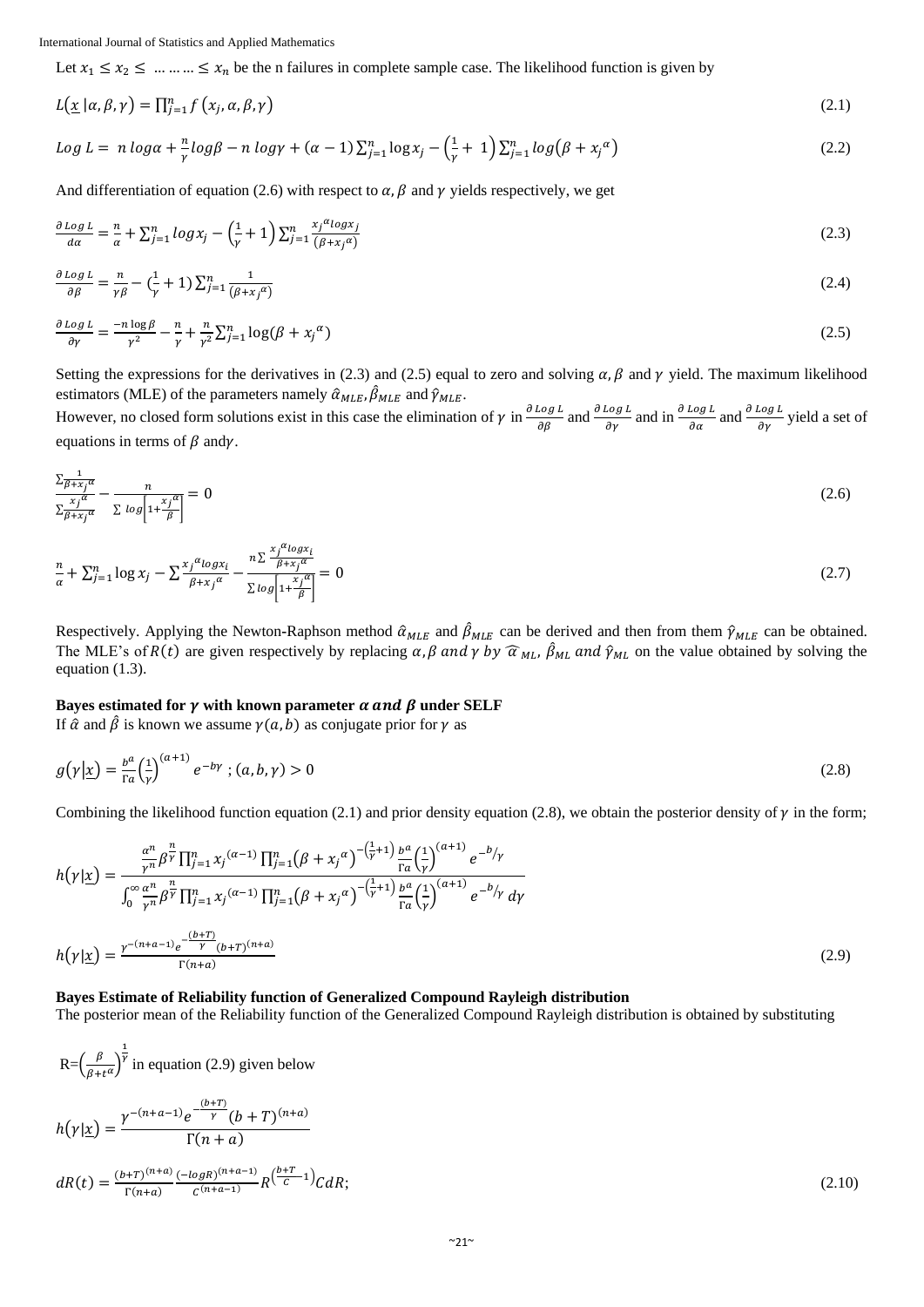$$
h\big(R(t)\big) = \frac{\left(\frac{b+t}{c}\right)^{(n+a)}}{\Gamma(n+a)} \left(-\log R\right)^{(n+a-1)} R^{\left(\frac{b+T}{c}-1\right)}; 0 < R < 1\tag{2.11}
$$

This is the posterior mean of the reliability function of Generalized Compound Rayleigh distribution.

#### **Bayes Estimate of R under Squared Error Loss Function (SELF)**

The Bayes estimator of reliability function of generalized Compound Rayleigh Distribution under squared error loss function is given by

$$
\hat{R}_{\rm BS} = \int_0^1 R \frac{\left(\frac{b+t}{c}\right)^{(n+a)}}{\Gamma(n+a)} \left(-\log R\right)^{(n+a-1)} R \left(\frac{b+T}{c} - 1\right) dR \, ; \, 0 < R < 1 \tag{2.13}
$$

$$
\hat{R}_{\rm BS} = \left(\frac{b+T}{b+T+C}\right)^{(n+a)}; \tag{2.14}
$$

#### **3. Bayes Estimators with unknown parameters**  $\alpha$ **,**  $\beta$  **and**  $\gamma$

The joint prior density of  $\alpha$ ,  $\beta$ ,  $\gamma$  is given by

$$
G(\alpha, \beta, \gamma) = g_1(\alpha)g_2(\beta)g_3\left(\frac{\gamma}{\beta}\right)
$$
  
= 
$$
\frac{c}{\beta} \beta^{-\xi} \gamma^{(\xi+1)} exp\left[-\left(\frac{\gamma}{\beta} + \frac{\beta}{\beta}\right)\right]
$$
 (3.1)

$$
= \frac{c}{\delta \Gamma \xi} \beta^{-\xi} \gamma^{(\xi+1)} \exp\left[-\left(\frac{\gamma}{\beta} + \frac{\beta}{\delta}\right)\right]
$$
\n(3.1)

Where  $g_1(\alpha) = c$ 

$$
g_1(\alpha) = c \tag{3.2}
$$

$$
g_2(\beta) = \frac{1}{\delta} e^{-\frac{\beta}{\delta}} \tag{3.3}
$$

$$
g_3(\gamma) = \frac{1}{\Gamma \xi} \beta^{-\xi} \gamma^{(\xi+1)} e^{-\frac{1}{\beta \gamma}}
$$
(3.4)

The joint posterior with likelihood equation  $(2.1)$  and  $(3.1)$  is given by

$$
h(\alpha, \beta, \gamma | \underline{x}) = \frac{\beta^{-\xi} \gamma^{(\xi+1)} exp[-(\frac{\gamma}{\beta} + \frac{\beta}{\delta})] L(\underline{x} | \alpha, \beta, \gamma)}{\int_{\alpha} \int_{\beta} \int_{\gamma} \beta^{-\xi} \gamma^{(\xi+1)} exp[-(\frac{\gamma}{\beta} + \frac{\beta}{\delta})] L(\underline{x} | \alpha, \beta, \gamma) d\alpha d\beta d\gamma}
$$
(3.5)

#### **Approximate Bayes estimators**

$$
U(\theta) = U(\alpha, \beta, \gamma) (3.6)
$$
  

$$
O_{BS} = E(U | \underline{x}) = \frac{\int_{\alpha} \int_{\beta} \int_{\gamma} U(\alpha, \beta, \gamma) G^{*}(\alpha, \beta, \gamma) d\alpha d\beta d\gamma}{\int_{\alpha} \int_{\beta} \int_{\gamma} G^{*}(\alpha, \beta, \gamma) d\alpha d\beta d\gamma}
$$
 (3.7)

#### **Lindley Approximation Procedures**

The ratio of integrals in equation (3.7) does not seem to take a closed form so we must consider the Lindley approximation procedure as

$$
E(\mu(\theta, p)|\underline{x}) = \frac{\int \mu(\theta) \cdot e^{(\lambda(\theta) + \rho(\theta))} d\theta}{\int e^{(\lambda(\theta) + \rho(\theta))} d\theta} (3.7a)
$$

Lindley developed approximate procedure for evaluation of posterior expectation of  $\mu(\theta)$ . Several other authors have used this technique to obtain Bayes estimators (see Sinha (1986)  $[12]$ , Sinha and sloan (1988)  $[13]$ , Soliman (2001))  $[15]$ . The posterior expectation of Lindley approximation procedure to evaluate of  $\mu(\theta)$  in equation (3.7a) under SELF, where where  $\rho(\theta)$  =  $\log g(\theta)$ , and  $g(\theta)$  is an arbitrary function of  $\theta$  and  $l(\theta)$  is the logarithm likelihood function (Lindley (1980)) [6].

$$
E\left(\cup (\alpha, \beta, \gamma | \underline{x}) = \cup (\theta) + \frac{1}{2} [A(\cup_1 \sigma_{11} + \cup_2 \sigma_{12} + \cup_3 \sigma_{13}) + B(\cup_1 \sigma_{21} + \cup_2 \sigma_{22} + \cup_3 \sigma_{23}) + P(\cup_1 \sigma_{31} + \cup_2 \sigma_{32} + \cup_3 \sigma_{33})] + ( \cup_1 a_1 + \cup_2 a_2 + \cup_3 a_3 + a_4 + a_5) + 0 \left(\frac{1}{n^2}\right)
$$
\n(3.8)

$$
E(\cup|\underline{x}) = U + \varphi_1 + \varphi_2 \tag{3.9}
$$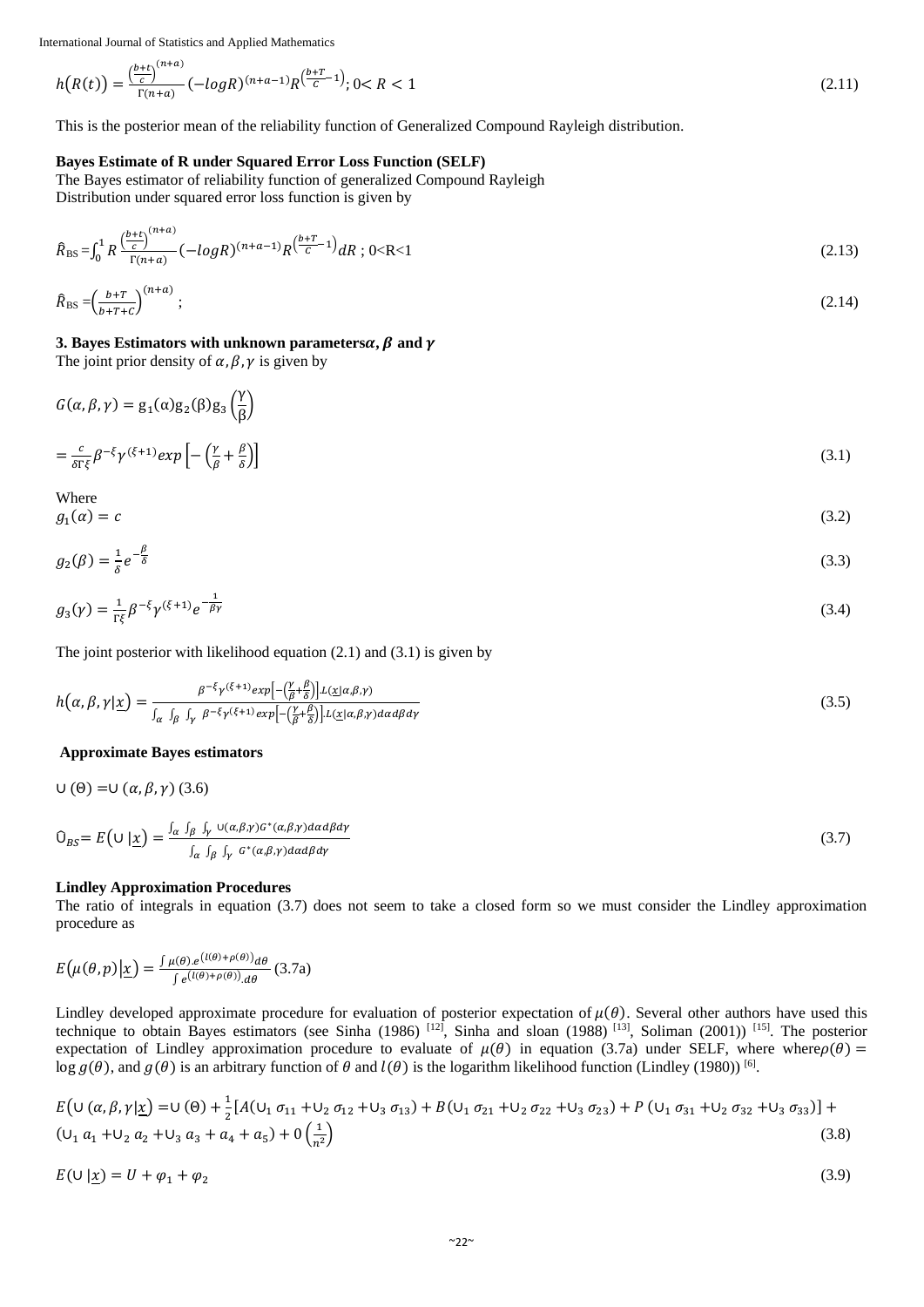Where

 $\varphi_1 = u_1 a_1 + u_2 a_2 + u_3 a_3 + a_4 + a_5$ 

 $\varphi_2 = \frac{1}{2}$  $\frac{1}{2}[(A\sigma_{11} + B\sigma_{21} + P\sigma_{31})$ . $U_1 + (A\sigma_{12} + B\sigma_{22} + P\sigma_{32})$ . $U_2 + (A\sigma_{13} + B\sigma_{23} + P\sigma_{33})U_3$  $(3.11)$ Evaluated at the MLE  $\hat{U} = (\hat{\alpha}, \hat{\beta}, \hat{\gamma})$  where

(3.10)

$$
a_1 = \rho_1 \sigma_{11} + \rho_2 \sigma_{12} + \rho_3 \sigma_{13} \tag{3.12}
$$

$$
a_2 = \rho_1 \sigma_{21} + \rho_2 \sigma_{22} + \rho_3 \sigma_{23} \tag{3.13}
$$

$$
a_3 = \rho_1 \sigma_{31} + \rho_2 \sigma_{32} + \rho_3 \sigma_{33} \tag{3.14}
$$

$$
a_4 = U_{12} \sigma_{12} + U_{13} \sigma_{13} + U_{23} \tag{3.15}
$$

$$
a_5 = \frac{1}{2} (U_{11} \sigma_{11} + U_{22} \sigma_{22} + U_{33} \sigma_{33})
$$
\n(3.16)

And

$$
A = [\sigma_{11}l_{111} + 2\sigma_{12}l_{121} + 2\sigma_{13}l_{131} + 2\sigma_{23}l_{231} + \sigma_{22}l_{221} + \sigma_{33}l_{331}]
$$
\n(3.17)

$$
B = [\sigma_{11}l_{112} + 2\sigma_{12}l_{122} + 2\sigma_{13}l_{132} + 2\sigma_{23}l_{232} + \sigma_{22}l_{222} + \sigma_{33}l_{332}] \tag{3.18}
$$

$$
P = [\sigma_{11}l_{113} + 2\sigma_{13}l_{133} + 2\sigma_{12}l_{123} + 2\sigma_{23}l_{233} + \sigma_{22}l_{223} + \sigma_{33}l_{333}] \tag{3.19}
$$

To apply Lindley approximation on equation (3.7), we first obtain

$$
\sigma_{ij} = \left[ -l_{ijk} \right]^{-1} i, j, k = 1, 2, 3
$$

Likelihood function from equation (2.1) is

$$
L = \frac{\alpha^n}{\gamma^n} \beta^{\frac{n}{\gamma}} \prod_{j=1}^n x_j^{\alpha-1} \prod_{j=1}^n (\beta + x_j^{\alpha})^{-\left(\frac{1}{\gamma}+1\right)}; (x, \alpha, \beta, \gamma > 0)
$$
  
\n
$$
Log L = n \log \alpha + n \log \gamma + \frac{n}{\gamma} \log \beta + (\alpha - 1) \sum_{j=1}^n x_j - \left(\frac{1}{\gamma} + 1\right) \sum_{j=1}^n \frac{x_j^{\alpha} \log x_j}{(\beta + x_j^{\alpha})}
$$
  
\n
$$
l_1 = \frac{n}{\alpha} + \sum_{j=1}^n \log x_j - \left(\frac{1}{\gamma} + 1\right) \omega_{11}
$$
 Where  $\omega_{11} = \sum_{j=1}^n \frac{x_j^{\alpha} \log x_j}{(\beta + x_j^{\alpha})}$  (3.20)

$$
l_2 = \frac{n}{\gamma \beta} - \left(\frac{1}{\gamma} + 1\right) \delta_{11} \text{ Where } \delta_{11} = \sum_{j=1}^n \frac{1}{(\beta + x_j^{\alpha})}
$$
\n(3.21)

$$
l_3 = -\frac{n}{\gamma} - \frac{n \log \beta}{\gamma^2} + \frac{1}{\gamma^2} \delta_{10} \text{ Where } \delta_{10} = \sum_{j=1}^n \log (\beta + x_j^{\alpha})
$$
\n(3.22)

$$
l_{11} = \frac{-n}{\alpha^2} - \left(\frac{1}{\gamma} + 1\right)\beta \omega_{122} \text{ Where } \omega_{122} = \sum_{j=1}^{n} \frac{x_j^{\alpha} (\log x_j)^2}{\left(\beta + x_j^{\alpha}\right)^2}
$$
\n(3.23)

$$
l_{12} = \left(\frac{1}{\gamma} + 1\right)\omega_{14} = l_{21} \text{ where } \omega_{14} = \sum_{j=1}^{n} \frac{x_j^{\alpha} \log x_j}{\left(\beta + x_j^{\alpha}\right)^2}
$$
\n(3.24)

$$
l_{13} = \frac{\omega_{11}}{r^2} = l_{31} \text{ Where } \omega_{11} = \sum_{j=1}^n \frac{x_j^{\alpha} \log x_j}{(\beta + x_j^{\alpha})}
$$
\n(3.25)

$$
l_{22} = -\frac{n}{\gamma \beta^2} + \left(\frac{1}{\gamma} + 1\right)\delta_{12} \tag{3.26}
$$

$$
l_{23} = -\frac{1}{r^2} \left(\frac{n}{\beta} - \delta_{11}\right) = l_{32} \text{ Where } \delta_{11} = \sum_{j=1}^n \frac{1}{(\beta + x_j a)}
$$
\n(3.27)

$$
l_{33} = \frac{n}{\gamma^2} + \frac{2n \log \beta}{\gamma^3} - \frac{2}{\gamma^3} \delta_{10} \text{ Where } \delta_{10} = \sum_{j=1}^n \log (\beta + x_j^{\alpha})
$$
\n(3.28)

$$
l_{111} = \frac{2n}{\alpha^3} - \left(\frac{1}{\gamma} + 1\right)\omega_{133} \text{ Where } \omega_{133} = \sum_{j=1}^{n} \frac{x_j^{\alpha}(\beta - x_j^{\alpha})(\log x_j)^3}{(\beta + x_j^{\alpha})^3}
$$
\n(3.29)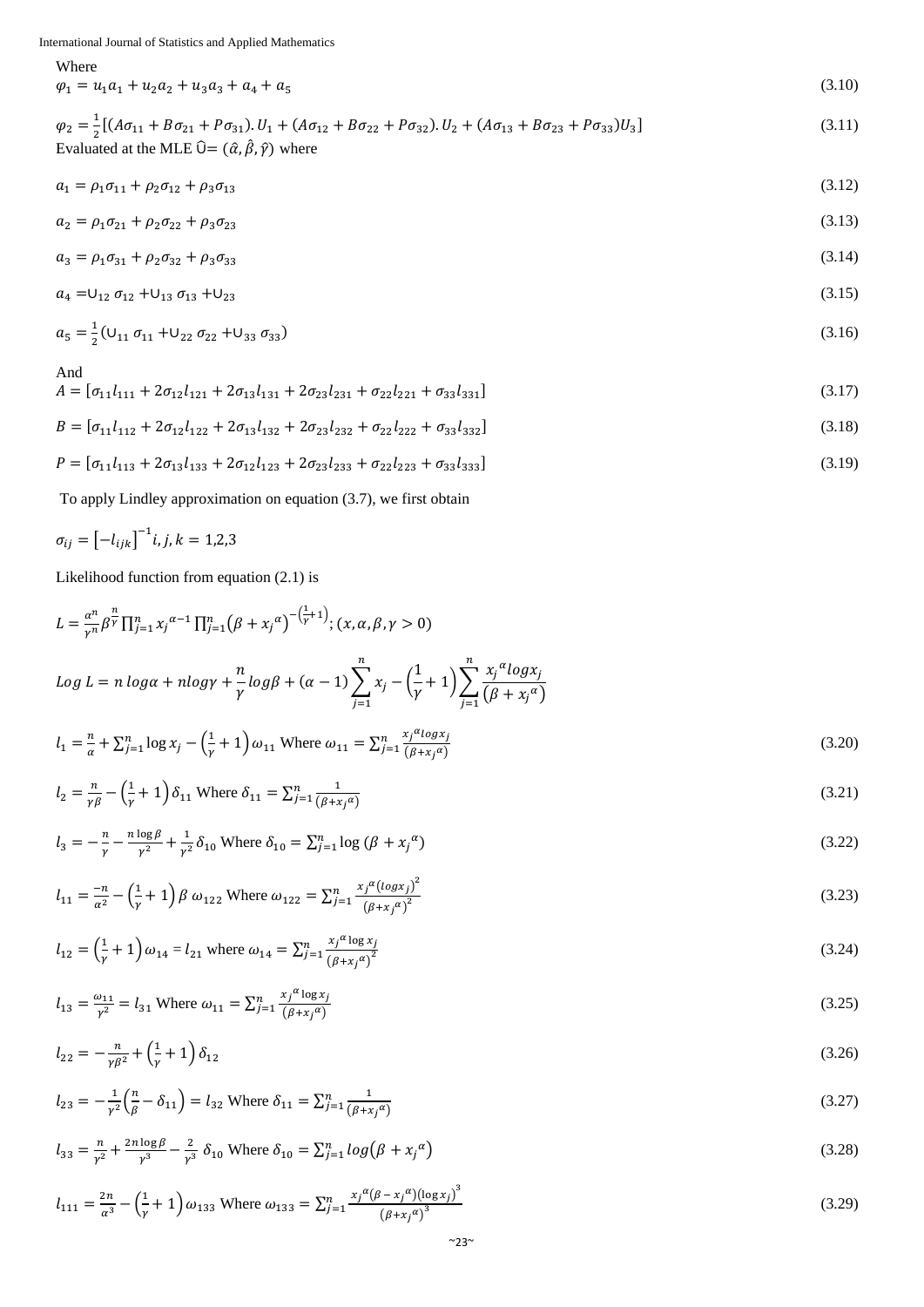$$
l_{222} = \frac{2n}{\gamma \beta^3} - 2\left(\frac{1}{\gamma} + 1\right)\delta_{13} \text{ Where } \delta_{13} = \sum_{j=1}^n \frac{1}{\left(\beta + x_j^{\alpha}\right)}\tag{3.30}
$$

$$
l_{333} = -\frac{2n}{\gamma^3} - \frac{6n \log \beta}{\gamma^4} + \frac{6}{\gamma^4} \delta_{10} \text{ Where } \delta_{10} = \sum_{j=1}^n \log (\beta + x_j^{\alpha})
$$
\n(3.31)

$$
l_{112} = -\left(\frac{1}{\gamma} + 1\right)\omega_{123} = l_{121} \text{ Where } \omega_{123} = \sum_{j=1}^{n} \frac{x_j^{\alpha} (\beta - x_j^{\alpha}) (\log x_j)^2}{(\beta + x_j^{\alpha})^3}
$$
\n(3.32)

$$
l_{113} = \frac{\beta}{r^2} \omega_{122} = l_{131} \text{ Where } \omega_{122} = \sum_{j=1}^n \frac{x_j^{\alpha} (\log x_j)^2}{(\beta + x_j^{\alpha})^2}
$$
\n(3.33)

$$
l_{221} = -2\left(\frac{1}{\gamma} + 1\right)\omega_{113} = l_{212} \text{ Where } \omega_{113} = \sum_{j=1}^{n} \frac{x_j^{\alpha} \log x_j}{(\beta + x_j^{\alpha})^3}
$$
\n(3.34)

$$
l_{223} = \frac{n}{(\gamma \beta)^2} - \frac{1}{(\gamma)^2} \delta_{12} \text{ Where } \delta_{12} = \sum_{j=1}^n \frac{1}{(\beta + x_j \alpha)^2}
$$
\n(3.35)

$$
l_{331} = -\frac{2}{r^3}\omega_{11} = l_{313} \text{ Where } \omega_{11} = \sum_{j=1}^n \frac{x_j^{\alpha} \log x_j}{(\beta + x_j^{\alpha})}
$$
\n(3.36)

$$
l_{332} = \frac{2}{r^3} \left(\frac{n}{\beta} - \delta_{11}\right) = l_{323} \tag{3.37}
$$

$$
l_{231} = -\frac{1}{r^2} \sum_{j=1}^n \frac{x_j^{\alpha} \log x_j}{\left(\beta + x_j^{\alpha}\right)^2} = l_{213} \text{ Where } \omega_{14} = \sum_{j=1}^n \frac{x_j^{\alpha} \log x_j}{\left(\beta + x_j^{\alpha}\right)^2}
$$
\n(3.38)

$$
l_{123} = -\frac{\omega_{14}}{\gamma^2} = l_{132} \text{ And } l_{133} = -\frac{2}{\gamma^3} \omega_{11}
$$
 (3.39)

$$
l_{122} = -2\left(\frac{1}{\gamma} + 1\right)\omega_{113} \text{ Where } \omega_{113} = \sum_{j=1}^{n} \frac{x_j^{\alpha} \log x_j}{\left(\beta + x_j^{\alpha}\right)^3}
$$
\n(3.40)

$$
l_{233} = \frac{2}{r^3} \left(\frac{n}{\beta} - \delta_{11}\right) (3.41)
$$

Now

$$
\begin{bmatrix} -l_{ijk} \end{bmatrix} = - \begin{bmatrix} l_{111} & l_{112} & l_{113} \\ l_{221} & l_{222} & l_{223} \\ l_{331} & l_{332} & l_{333} \end{bmatrix}
$$
(3.42)

$$
= \begin{bmatrix} \frac{2n}{\alpha^3} - \left(\frac{1}{\gamma} + 1\right) \omega_{133} & , & \left(\frac{1}{\gamma} + 1\right) \omega_{123}, & -\frac{\beta}{\gamma^2} \omega_{122} \\ -2 \left(\frac{1}{\gamma} + 1\right) \omega_{113} & , & \frac{2n\gamma}{\gamma \beta^3} - 2 \left(\frac{1}{\gamma} + 1\right) \delta_{13}, & \frac{n}{(\gamma \beta)^2} - \frac{1}{\gamma^2} \delta_{12} \\ -\frac{2}{\gamma^3} \omega_{11} & , & \frac{2}{\gamma^3} \left(\frac{n}{\gamma} - \delta_{11}\right) & , & -\frac{2n}{\gamma^3} - \frac{6n \log \beta}{\gamma^4} + \frac{6}{\gamma^4} \delta_{10} \end{bmatrix}
$$

$$
\begin{bmatrix} -l_{ijk} \end{bmatrix} = \begin{bmatrix} M_{11} & M_{12} & M_{13} \\ M_{21} & M_{22} & M_{23} \\ M_{31} & M_{32} & M_{33} \end{bmatrix}
$$

Determinant of  $-[l_{ijk}]$ 

$$
D=-\{M_{11}[M_{22}M_{33}-M_{23}M_{32}]-M_{12}[M_{21}M_{33}-M_{31}M_{23}]+M_{13}[M_{21}M_{32}-M_{22}M_{33}]\}
$$

Transpose of Adjoint of  $[-l_{ijk}]$ 

$$
=\begin{bmatrix} M_{23}M_{32}-M_{22}M_{33} & M_{12}M_{33}-M_{32}M_{13} & M_{12}M_{22}-M_{12}M_{23} \\ M_{21}M_{33}-M_{31}M_{23} & M_{31}M_{13}-M_{11}M_{33} & M_{11}M_{23}-M_{13}M_{21} \\ M_{22}M_{31}-M_{21}M_{32} & M_{11}M_{32}-M_{31}M_{12} & M_{12}M_{21}-M_{11}M_{22} \end{bmatrix}
$$

$$
\left[-l_{ijk}\right]^{-1} = \frac{(Adjoint\ of\left[-l_{ijk}\right])'}{D}
$$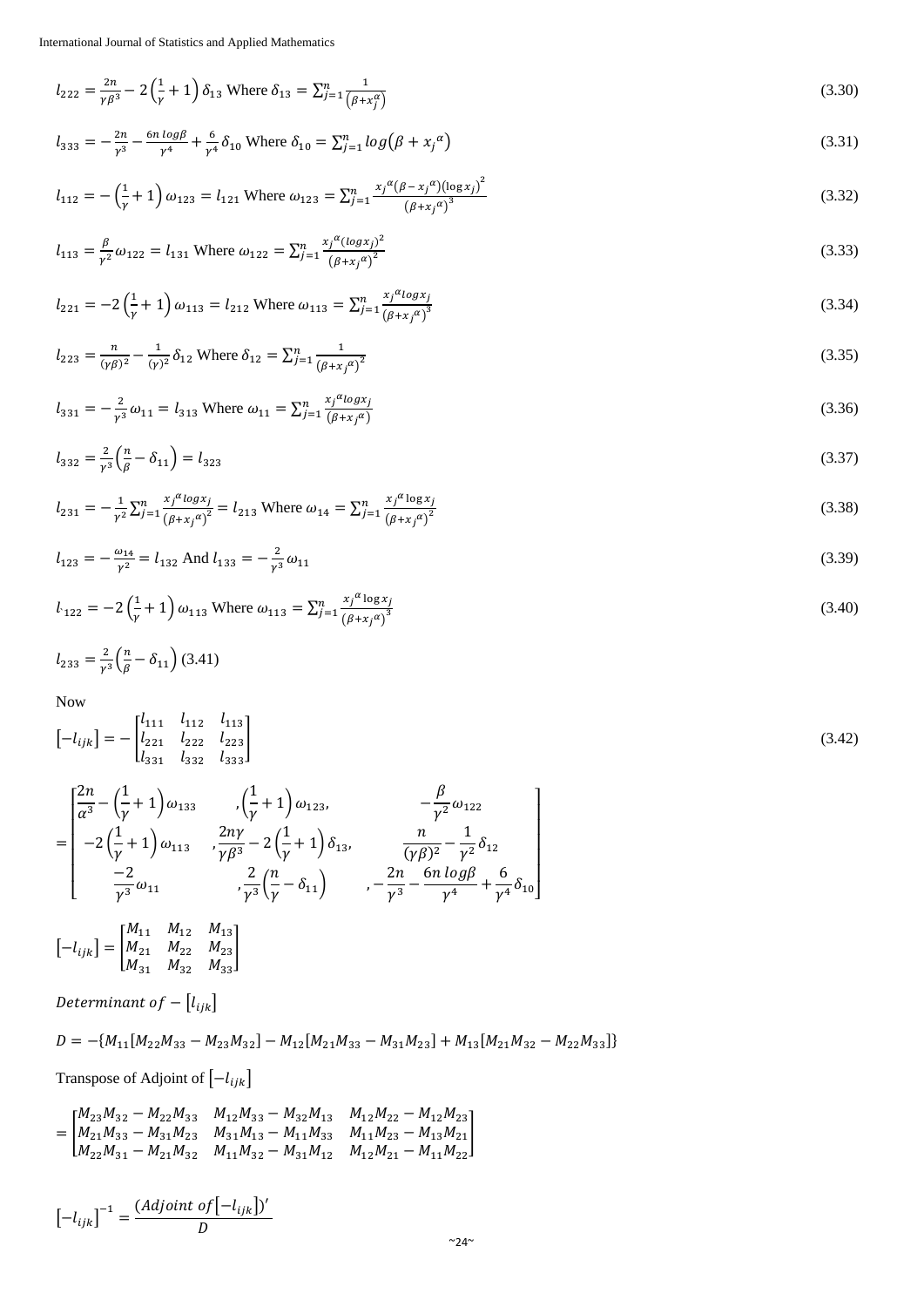$$
\begin{bmatrix} -l_{ijk} \end{bmatrix}^{-1} = \begin{bmatrix} \frac{Y_{11}}{D} & \frac{Y_{12}}{D} & \frac{Y_{13}}{D} \\ \frac{Y_{21}}{D} & \frac{Y_{22}}{D} & \frac{Y_{23}}{D} \\ \frac{Y_{31}}{D} & \frac{Y_{32}}{D} & \frac{Y_{33}}{D} \end{bmatrix}
$$

$$
\begin{bmatrix} -l_{ijk} \end{bmatrix}^{-1} = \begin{bmatrix} \sigma_{11} & \sigma_{12} & \sigma_{13} \\ \sigma_{21} & \sigma_{22} & \sigma_{23} \\ \sigma_{31} & \sigma_{32} & \sigma_{33} \end{bmatrix}
$$
(3.43)

Evaluated from equation number (3.8) and from joint prior density equation (3.1) we have;

$$
G(\alpha,\beta,\gamma)=g(\alpha)g_2(\beta)g_3(\gamma|\beta)
$$

$$
=\frac{c}{\delta \Gamma \xi} \beta^{-\xi} \gamma^{\xi-1} exp\left[-\left(\frac{\gamma}{\beta} + \frac{\beta}{\delta}\right)\right]
$$
\n(3.44)

$$
\log G = \log C - \log \delta - \log \Gamma \xi + (\xi - 1) \log \gamma - \xi \log \beta - \left(\frac{\gamma}{\beta} + \frac{\beta}{\delta}\right) \tag{3.45}
$$

$$
logG = constant - \xi log\beta + (\xi - 1) log\gamma - \frac{\gamma}{\beta} - \frac{\beta}{\delta}
$$

$$
\rho_1 = \frac{\delta \rho}{\delta a} = 0 \tag{3.46}
$$

$$
\rho_2 = \frac{\delta \rho}{\delta \beta} = \frac{-\xi}{\beta} + \frac{\gamma}{\beta^2} - \frac{1}{\delta} \tag{3.47}
$$

$$
\rho_3 = \frac{\delta \rho}{\delta \gamma} = \frac{\xi - 1}{\gamma} - \frac{1}{\beta} \tag{3.48}
$$

Substituting the above values from equation (3.12)**-**(3.16) in (3.17)**-**(3.19), we get the values of A, B, and P as

$$
A = [\sigma_{11}l_{111} + 2\sigma_{12}l_{121} + 2\sigma_{13}l_{131} + 2\sigma_{23}l_{231} + \sigma_{22}l_{221} + \sigma_{33}l_{331}]
$$
  
\n
$$
= \frac{1}{D} \Big[ Y_{11} \Big( \frac{2n}{\alpha^3} - \Big( \frac{1}{\gamma} + 1 \Big) \omega_{133} \Big) + 2Y_{12} \Big( \frac{1}{\gamma} + 1 \Big) \omega_{123} + 2Y_{13} \frac{\beta}{\gamma^3} \omega_{122} - 2Y_{23} \frac{\omega_{14}}{\gamma^2} - 2Y_{22} \Big( \frac{1}{\gamma} + 1 \Big) \omega_{113} - \frac{2}{\gamma^3} Y_{33} \omega_{11} \Big]
$$
(3.49)  
\n
$$
B = [\sigma_{11}l_{112} + 2\sigma_{12}l_{122} + 2\sigma_{12}l_{122} + 2\sigma_{22}l_{222} + \sigma_{22}l_{222} + \sigma_{22}l_{222}]
$$

$$
= \frac{1}{D} \left[ \left( \frac{1}{\gamma} + 1 \right) \omega_{123} Y_{11} - 4 Y_{12} \left( \frac{1}{\gamma} + 1 \right) \omega_{113} - 2 Y_{13} \left( \frac{\omega_{14}}{\gamma^2} \right) + (2 Y_{23} + Y_{22}) \left( \frac{n}{(\gamma \beta)^2} - \frac{1}{\gamma^2} \delta_{12} \right) + Y_{33} \left( \frac{2}{\gamma^3} \left( \frac{n}{\beta} - \delta_{11} \right) \right) \right]
$$
(3.50)

$$
P = [\sigma_{11}l_{113} + 2\sigma_{12}l_{123} + 2\sigma_{13}l_{133} + 2\sigma_{23}l_{233} + \sigma_{22}l_{223} + \sigma_{33}l_{333}]
$$
  
\n
$$
= \frac{1}{D} \left[ \frac{Y_{11}\beta}{\gamma^2} \omega_{122} - \frac{2Y_{12}\omega_{14}}{\gamma^4} - \frac{4Y_{13}\omega_{11}}{\gamma^3} + \frac{4Y_{23}}{\gamma^3} \left( \frac{n}{\beta} - \delta_{11} \right) + Y_{22} \left( \frac{n}{\gamma^2 \beta^2} - \frac{1}{\gamma^2} \delta_{12} \right) + Y_{33} \left( -\frac{2n}{\gamma^3} - \frac{6n \log \beta}{\gamma^4} + \frac{6}{\gamma^4} \delta_{10} \right) \right]
$$
(3.51)  
\n
$$
O_{AB} = E(U | \underline{x})
$$

$$
= u + (u_1a_1 + u_2a_2 + u_3a_3 + a_4 + a_5) \frac{1}{2} [A(u_1\sigma_{11} + u_2\sigma_{12} + u_3\sigma_{13}) + P(u_1\sigma_{21} + u_2\sigma_{22} + u_3\sigma_{23}) P(u_1\sigma_{31} + u_2\sigma_{32} + u_3\sigma_{33})]
$$
  
+ 0 $\left(\frac{1}{n^2}\right)$ 

 $E(U | x) = U + \varphi_1 + \varphi_2$ (3.52)

Where  $\varphi_1 = u_1 a_1 + u_2 a_2 + u_3 a_3 + a_4 + a_5$  (3.53)  $\varphi_2 = \frac{1}{2}$  $\frac{1}{2}[(A\sigma_{11} + B\sigma_{21} + P\sigma_{31}) \cdot U_1 + (A\sigma_{12} + B\sigma_{22} + P\sigma_{32}) \cdot U_2 + (A\sigma_{13} + B\sigma_{23} + P\sigma_{33})U_3]$  (3.54)

Evaluated at the MLE  $\hat{U} = (\hat{\alpha}, \hat{\beta}, \hat{\gamma})$  where

$$
a_1 = \rho_1 \sigma_{11} + \rho_2 \sigma_{12} + \rho_3 \sigma_{13} = \left(\frac{-\xi}{\beta} + \frac{\gamma}{\beta^2} - \frac{1}{\delta}\right) \frac{Y_{12}}{D} + \left(\frac{\xi - 1}{\gamma} - \frac{1}{\beta}\right) \frac{Y_{13}}{D}
$$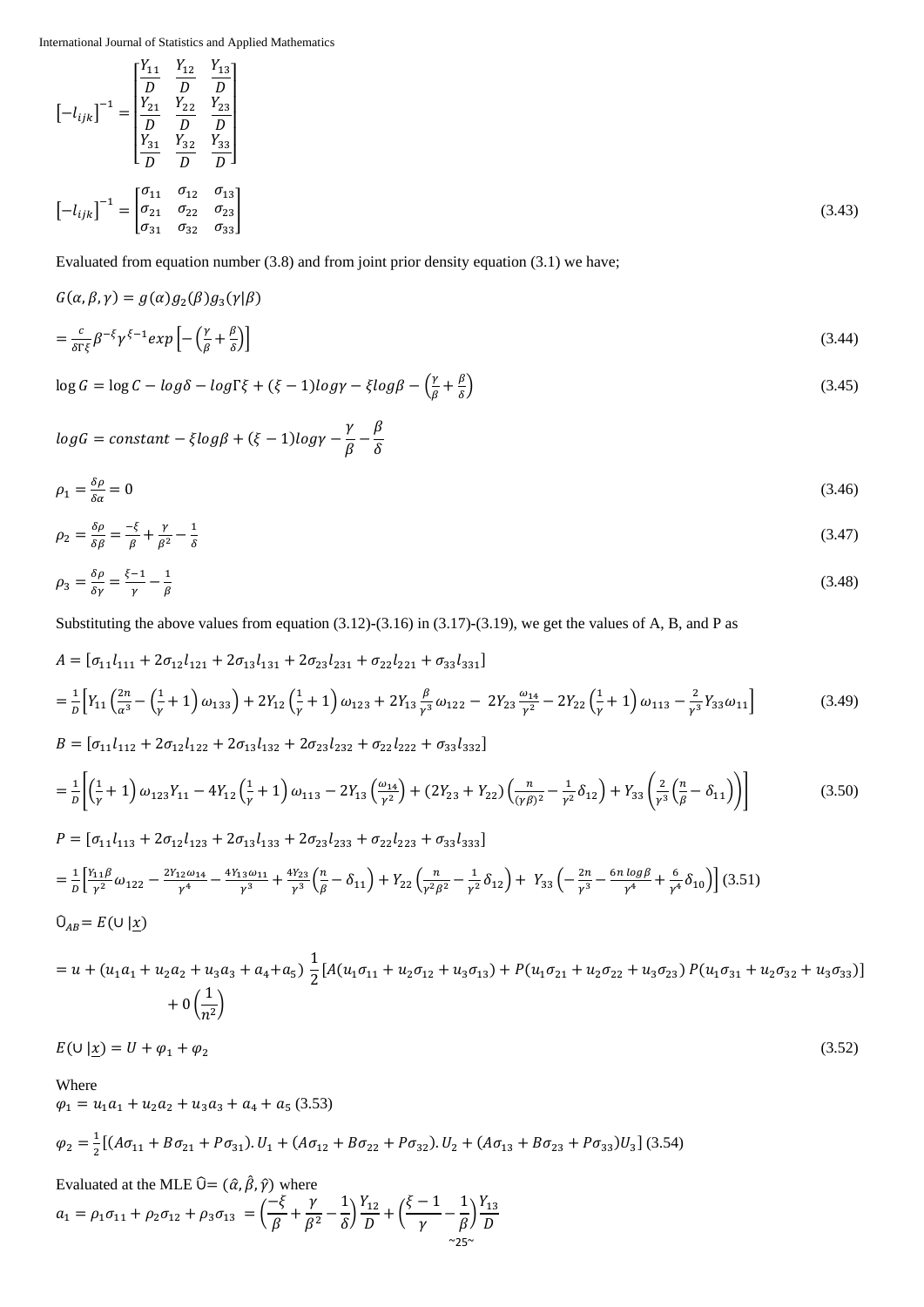$$
a_2 = \rho_1 \sigma_{21} + \rho_2 \sigma_{22} + \rho_3 \sigma_{23} = \left(\frac{-\xi}{\beta} + \frac{\gamma}{\beta} - \frac{1}{\delta}\right) \frac{Y_{22}}{D} + \left(\frac{\xi - 1}{\gamma} - \frac{1}{\beta}\right) \frac{Y_{23}}{D}
$$
  
\n
$$
a_3 = \rho_1 \sigma_{31} + \rho_2 \sigma_{32} + \rho_3 \sigma_{33} = \left(\frac{-\xi}{\beta} + \frac{\gamma}{\beta^2} - \frac{1}{\delta}\right) \frac{Y_{32}}{D} + \left(\frac{\xi - 1}{\gamma} - \frac{1}{\beta}\right) \frac{Y_{33}}{D}
$$
  
\n
$$
a_4 = U_{12} \sigma_{12} + U_{13} \sigma_{13} + U_{23} \sigma_{23} = \frac{Y_{12}}{D} U_{12} + \frac{Y_{13}}{D} U_{13} + \frac{Y_{23}}{D} U_{23}
$$
  
\n
$$
a_5 = \frac{1}{2} (U_{11} \sigma_{11} + U_{22} \sigma_{22} + U_{33} \sigma_{33}) = \frac{1}{2D} (Y_{11} U_{11} + Y_{22} U_{22} + Y_{33} U_{33})
$$

## **5. Approximate Bayes Estimator of R under quared Error Loss Function**

$$
\widehat{\mathcal{O}}_{ABS} = E(U) = R \tag{5.1}
$$

Where

$$
E_u\left(U|\underline{x}\right) = \frac{\int_{\alpha} \int_{\beta} \int_{\gamma} U G^*(\alpha, \beta, \gamma) \partial \alpha \partial \beta \partial \gamma}{\int_{\alpha} \int_{\beta} \int_{\gamma} G^*(\alpha, \beta, \gamma) \partial \alpha \partial \beta \partial \gamma}
$$
(5.2)

The above equation  $(5.2)$  is evaluated by method of Lindley approximation, whose simplified form is equation  $(3.8)$  replace U by  $R$  in equation (3.52),

$$
\hat{R}_{ABS} = E(R|\underline{x}) \tag{5.3}
$$

 $E(R|\underline{x})=R+\varphi_1+\varphi_2$  (5.4)

Now U= $\left(\frac{\beta}{\rho}\right)$  $\frac{P}{\beta+t^{\alpha}}$  $\frac{1}{\gamma}$ 

$$
log u = \frac{1}{\gamma} log \frac{\beta}{(\beta + t^{\alpha})}
$$

Now differentiating  $u$  with respect to  $\alpha$ 

$$
\frac{1}{u}u_1 = -\frac{1}{\gamma} \frac{t^{\alpha}}{(\beta + t^{\alpha})} log t
$$

$$
u_1 = -\frac{R}{\gamma} \frac{t^{\alpha}}{(\beta + t^{\alpha})} log t; (5.5)
$$

Now differentiating  $u$  with respect to  $\alpha$ ,  $\beta$  and  $\gamma$  respectively we get;

$$
u_{11} = \frac{R}{\gamma} t^{\alpha} \frac{(\log t)^2}{(\beta + t^{\alpha})^2} \left(\frac{t^{\alpha}}{\gamma} - \beta\right)
$$
(5.6)  

$$
u_{12} = -\frac{R}{\gamma} \frac{t^{\alpha} \log t}{(\beta + t^{\alpha})^2} \left[\frac{t^{\alpha}}{\gamma \beta} - 1\right]
$$
(5.7)  

$$
u_{13} = \frac{R}{\gamma^3} \frac{t^{\alpha}}{(\beta + t^{\alpha})} \log t (\delta^* + \gamma)
$$
(5.8)

Again differentiating  $u$  with respect to  $\beta$ 

$$
u_2 = \frac{R}{\gamma} \frac{t^{\alpha}}{\beta(\beta + t^{\alpha})} (5.9)
$$

Again differentiating  $u_2$  with respect to  $\alpha$ ,  $\beta$  and  $\gamma$  respectively we get;

$$
logu_2 = logR + alogt - log\gamma - log\beta - log(\beta + t^{\alpha})
$$
  
\n
$$
u_{21} = -\frac{R}{\gamma} \frac{t^{\alpha}logt}{(\beta + t^{\alpha})^2} \left[\frac{t^{\alpha}}{\gamma \beta} - 1\right] (5.10)
$$
  
\n
$$
u_{22} = \frac{R}{\gamma} \frac{t^{\alpha}}{(\beta(\beta + t^{\alpha}))^2} \left(\frac{t^{\alpha}}{\gamma} - (2\beta + t^{\alpha})\right)
$$
\n(5.11)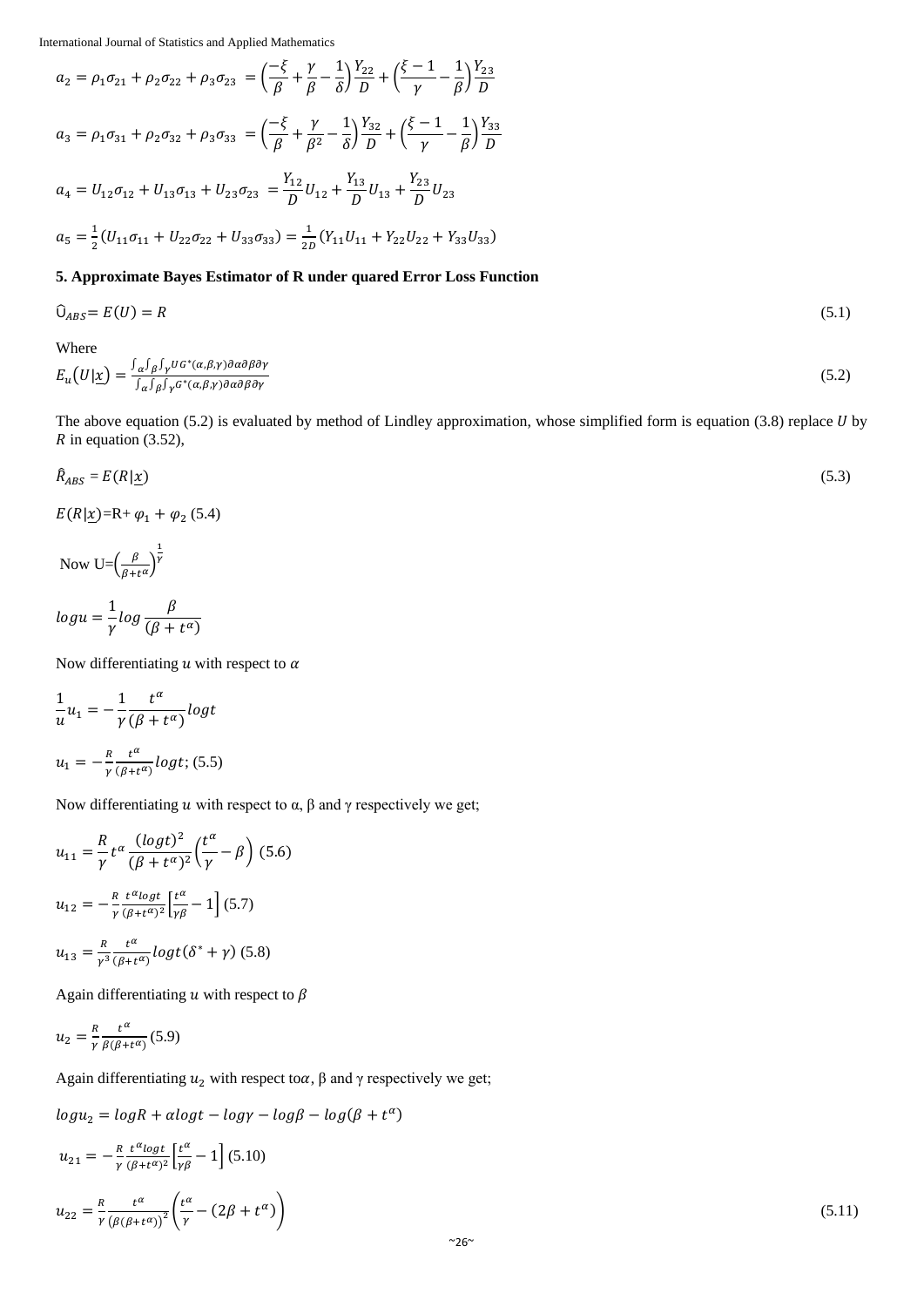$$
u_{23} = -\frac{R}{\gamma^3} \frac{t^{\alpha}}{\beta(\beta + t^{\alpha})} (\delta^* + \gamma) \tag{5.12}
$$

Again differentiating  $u$  with respect to  $\gamma$ 

$$
u_3 = -\frac{\delta^*}{r^2}R\tag{5.13}
$$

Again differentiating  $u_3$  with respect to  $\alpha$ ,  $\beta$  and  $\gamma$  respectively we get;

$$
logu_3 = log(-1) + logR + log\left(log\left(\frac{\beta}{(\beta + t^{\alpha})}\right)\right) - 2log\gamma
$$
  

$$
u_{31} = \frac{R}{\gamma^3} \frac{t^{\alpha}}{(\beta + t^{\alpha})} logt(\delta^* + \gamma)
$$
 (5.14)

$$
u_{32} = -\frac{R}{\gamma^3} \frac{t^{\alpha}}{\beta(\beta + t^{\alpha})} (\delta^* + \gamma) \tag{5.15}
$$

$$
u_{33} = \frac{R}{\gamma^4} \delta^* (\delta^* + 2\gamma) \tag{5.16}
$$

Substituting the above values of  $u_1, u_2, u_3, u_{11}, u_{12}, u_{13}, u_{22}, u_{23}$  and  $u_{33}$  in the equations (3.53) and (3.54), we get

$$
\varphi_{1} = u_{1}a_{1} + u_{2}a_{2} + u_{3}a_{3} + a_{4} + a_{5}
$$
\n
$$
\varphi_{1} = \frac{R}{\gamma} \left[ -Ka_{1} + \frac{K}{(\beta + t^{\alpha})}a_{2} - \frac{1}{\gamma}\delta^{*}a_{3} - \frac{Y_{12}}{D} \frac{K}{(\beta + t^{\alpha})} \left( \frac{t^{\alpha}}{\gamma} - \beta \right) + \frac{Y_{13}}{D\gamma^{2}} - \frac{Y_{23}}{D\gamma^{2} \beta \log t} \left( K(\delta^{*} + \gamma) \right) + \frac{Y_{11}}{2Dt^{\alpha}} K^{2} \left( \frac{t^{\alpha}}{\gamma} - \beta \right) + \frac{Y_{22}}{2D} \frac{K^{2}}{(\beta \log t)^{2} t^{\alpha}} \left( \frac{t^{\alpha}}{\gamma} - \beta \right) \right]
$$
\n
$$
\varphi_{1} = \frac{R}{\gamma} \varphi_{3}
$$
\n
$$
(5.17)
$$

And

$$
\varphi_2 = \frac{1}{2} \left[ U_1 \left( (A\sigma_{11} + B\sigma_{21} + P\sigma_{31}) \cdot U_1 + (A\sigma_{12} + B\sigma_{22} + P\sigma_{32}) \cdot U_2 + (A\sigma_{13} + B\sigma_{23} + P\sigma_{33}) U_3 \right) \right]
$$
  
\n
$$
\varphi_2 = \frac{R}{\gamma} \left[ -K \left( \frac{AY_{11} + BY_{21} + PY_{31}}{2D} \right) + \frac{K}{\beta \log t} \frac{(AY_{12} + BY_{22} + PY_{32})}{2D} - \frac{\delta^*}{\gamma^2} \left( \frac{(AY_{13} + BY_{23} + PY_{33})}{2D} \right) \right]
$$
  
\n
$$
\varphi_2 = \frac{R}{\gamma} \tag{5.18}
$$

Substituting  $\varphi_1$  and  $\varphi_2$  in equation (5.4) we get Approximate Bayes Estimator under Squared Error Loss Function as

$$
E(R|\underline{x}) = R + \varphi_1 + \varphi_2
$$
  
\n
$$
E(R|\underline{x}) = R + \frac{R}{\gamma}(\varphi_3 + \varphi_4)
$$
  
\n
$$
\hat{R}_{ABS} = R[1 + \gamma^{-1}\varphi_5]
$$
\n(5.19)

Where

$$
\varphi_5 = \varphi_3 + \varphi_4 \text{ and } K = \frac{t^{\alpha}}{(\beta + t^{\alpha})} \log t \tag{5.20}
$$

$$
\varphi_{3} = \left[ -Ka_{1} + \frac{\kappa}{(\beta + t^{\alpha})} a_{2} - \frac{1}{\gamma} \delta^{*} a_{3} - \frac{Y_{12}}{D} \frac{\kappa}{(\beta + t^{\alpha})} \left( \frac{t^{\alpha}}{\gamma} - \beta \right) + \frac{Y_{13}}{D\gamma^{2}} - \frac{Y_{23}}{D\gamma^{2} \beta \log t} \left( K(\delta^{*} + \gamma) \right) + \frac{Y_{11}}{2Dt^{\alpha}} K^{2} \left( \frac{t^{\alpha}}{\gamma} - \beta \right) + \frac{Y_{22}}{2D} \frac{\kappa^{2}}{(\beta \log t)^{2} t^{\alpha}} \left( \frac{t^{\alpha}}{\gamma} - \beta \right) \right]
$$
\n
$$
(5.21)
$$

$$
\varphi_4 = \left[ -K \left( \frac{AY_{11} + BY_{21} + PY_{31}}{2D} \right) + \frac{K}{\beta \log t} \frac{(AY_{12} + BY_{22} + PY_{32})}{2D} - \frac{\delta^*}{\gamma^2} \left( \frac{(AY_{13} + BY_{23} + PY_{33})}{2D} \right) \right]
$$
(5.22)